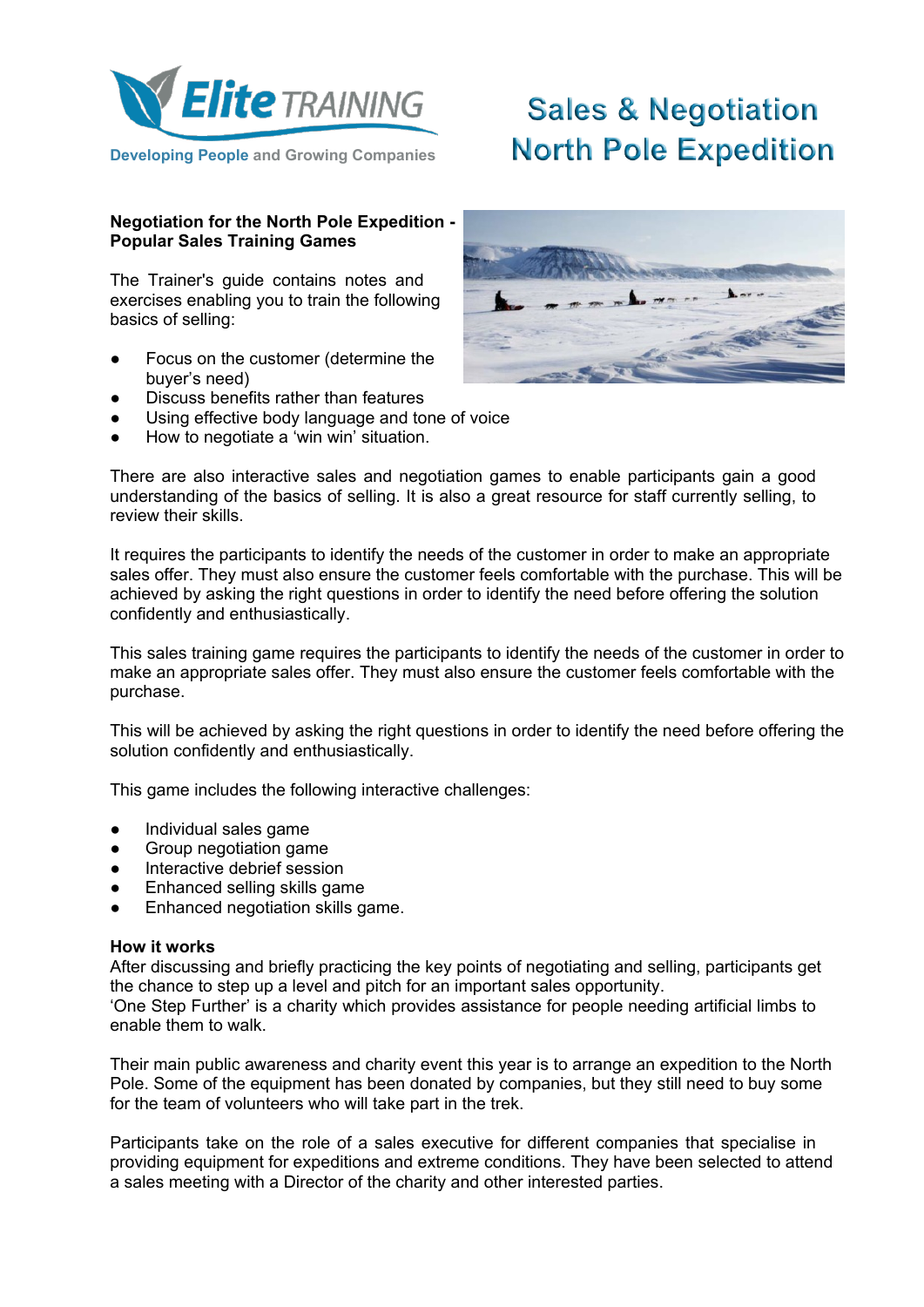They are given details of the equipment and the cost price to supply it for the expedition. Anything negotiated over the cost price will be a profit for their company.

It is important that each participant make as much profit for their company and add to their sales commission.

After all the sales pitches, the Director of 'One Step Further' tells the participants they like their products, but the total cost of equipment offered by the sales executives is over their budget. If they do not keep within budget the expedition will be cancelled.

Participants need the expedition to go ahead as this is potentially good publicity for their company. So they have to re-negotiate with each other to reduce the total cost and keep a good profit margin.

## **Potential learning outcomes from the sales game:**

- Understand the importance of influencing by selling benefits as opposed to features
- Practice Sales skills
- Influencing techniques
- Effective challenging
- Working towards a 'win win' scenario
- Working as a team
- Objective evaluation of facts presented
- Solving a challenging issue within a fixed time frame
- Objective decision making
- Reflection on their own sales and negotiation skills.
- Effective challenging.

### **Comments from Users of this Sales Training Game**

*"I find this game an excellent opportunity to put into practice the sales skills I train. This game covered many different aspects of selling and negotiation that were brought out by the participants in the debrief."*

*"Very realistic, active and thought provoking. Easy to get delegates into role. So many selling points were covered ion a short period of time."*

| Timing: | This business game runs for 1 to 1.5 hours + debrief. |
|---------|-------------------------------------------------------|
|---------|-------------------------------------------------------|

**Numbers:** 4 to 10 participants (for each game bought).

**Who:** Staff at a junior sales level.

**Computer:** Not required.

- **Licence Free:** When you buy this training material, there are no restrictions on the number of times you can use it.
- **Cost to buy:** £395 + delivery and VAT (if applicable).

We will also run this game for you, please contact us for details.